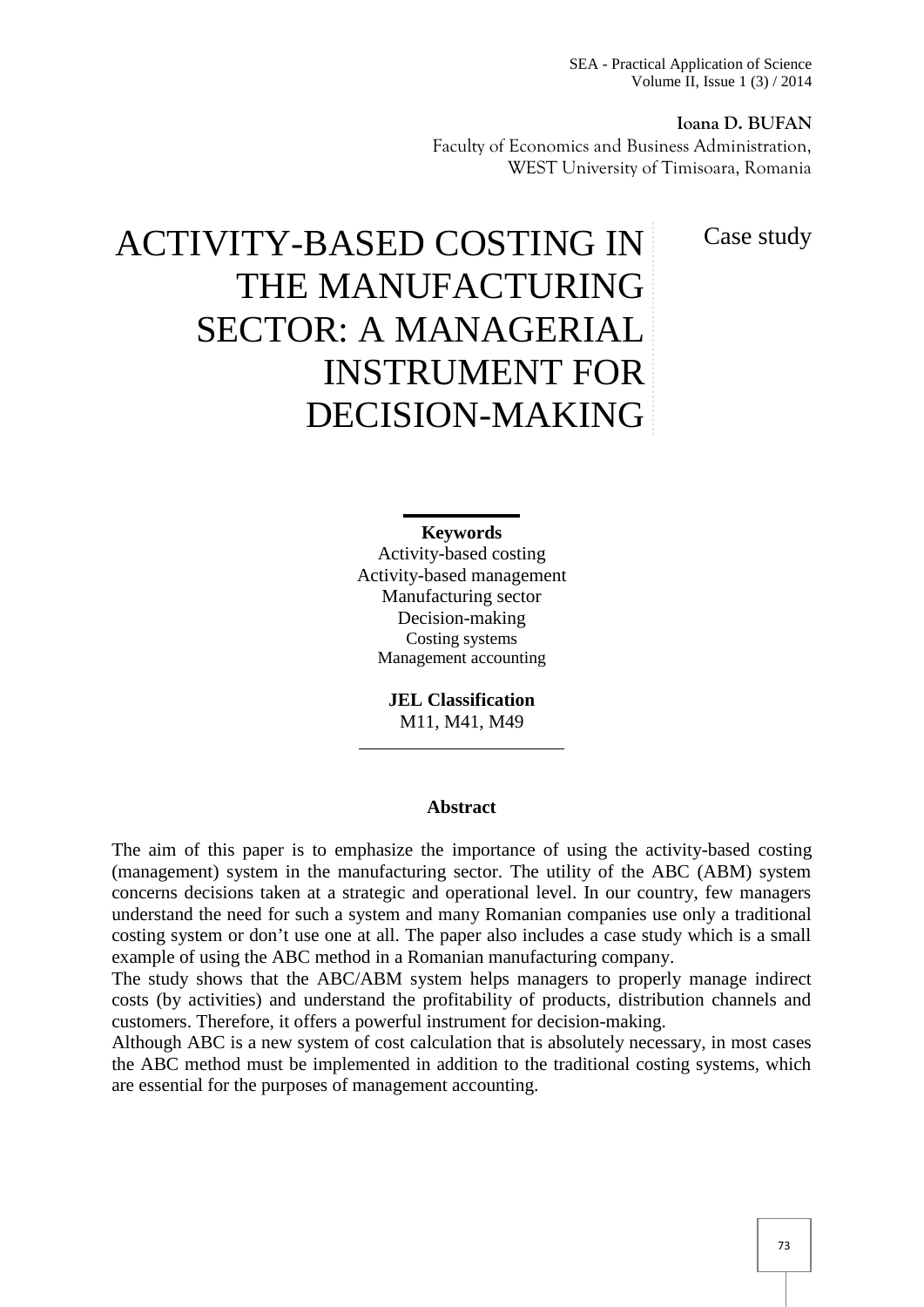#### **Theoretical approach regarding the activity-based costing and activity-based management system**

The aim of this paper is to emphasize the importance of using activity-based costing and activity-based management system in the manufacturing sector. In our country, few managers understand the need for such a system and many Romanian companies use only a traditional costing system or don't use one at all. Furthermore, some of them don't have a management accountant and won't even try to integrate this activity in the accounting department.

Accounting information, the historical source of management control and essential support of its functioning, is the subject of a continuous renewal process. In allows fact, it has come to an amplification of the management accounting's role through managers and accountants.

From its origins, which begin with the industrial revolution and the development of a competitive market economy, management accounting has focused on cost analysis. The terms of "industrial accounting" and "analytical accounting" show that the purpose was the cost calculation of products in the industrial environment.

At present, the aim of management accounting is identifying and shaping the connection between resources, methods of consumption and all the finalities for which the resources are gathered and consumed.

Thereby, management accounting becomes a way of representing the optimal functioning of the enterprise. It cannot be made independent from technology and activity organization, which structures the way of movement of the physical flows.

First of all, management accounting has to show the correlation between the resources that were consumed and the finalities. Thereby, it creates a double recording of the finalities and processes linked to the consumption of resources. Secondly, it is not an exclusively result of a technological determinism.

There are some resources that must be added in the accounting model. Among these are: information, the ability to learn, innovation, initiative of employees, the capacity of boosting up the financial instruments, the way theemployees can be mobilized for an urgent order, the image of the company etc..

"An activity in a set of basic and complementarytasks oriented towards afinality." (Tab  $r \&$  Briciu, 2012)

In the traditional costing systems the resources are divided in direct and indirect costs, which are allocated throughout the analysis centers to the final products. In the ABC system the resources are used to determine the costs of each activity, which management accounting to establish the full cost of the products.

"The products consume activities and the activities consume resources"  $(Grosu&Alm$  an, 2008)

The management accountant can help at developing strategies, establishing resources and necessary capacities, as well as at the implementation of the selected strategies. A considerable part of the work of managers consists of choosing the strategy that will be applied. Management accounting cooperates with the company's management when developing a strategy, giving information about the sources of competitive advantages: for example the advantage in terms of cost, productivity or efficiency that the company has to its competitors.

"Managers used the more accurate ABC and profitability information to make decisions about process improvements, order acceptance and rejections, pricing, and customer relationships. The decisions led to nearterm and sustainable improvements in product and customer profitability" (Kaplan & Anderson, 2007)

By using the activity-based costing method management accountingtriesto estimateresource consumption for each product, which determines the company's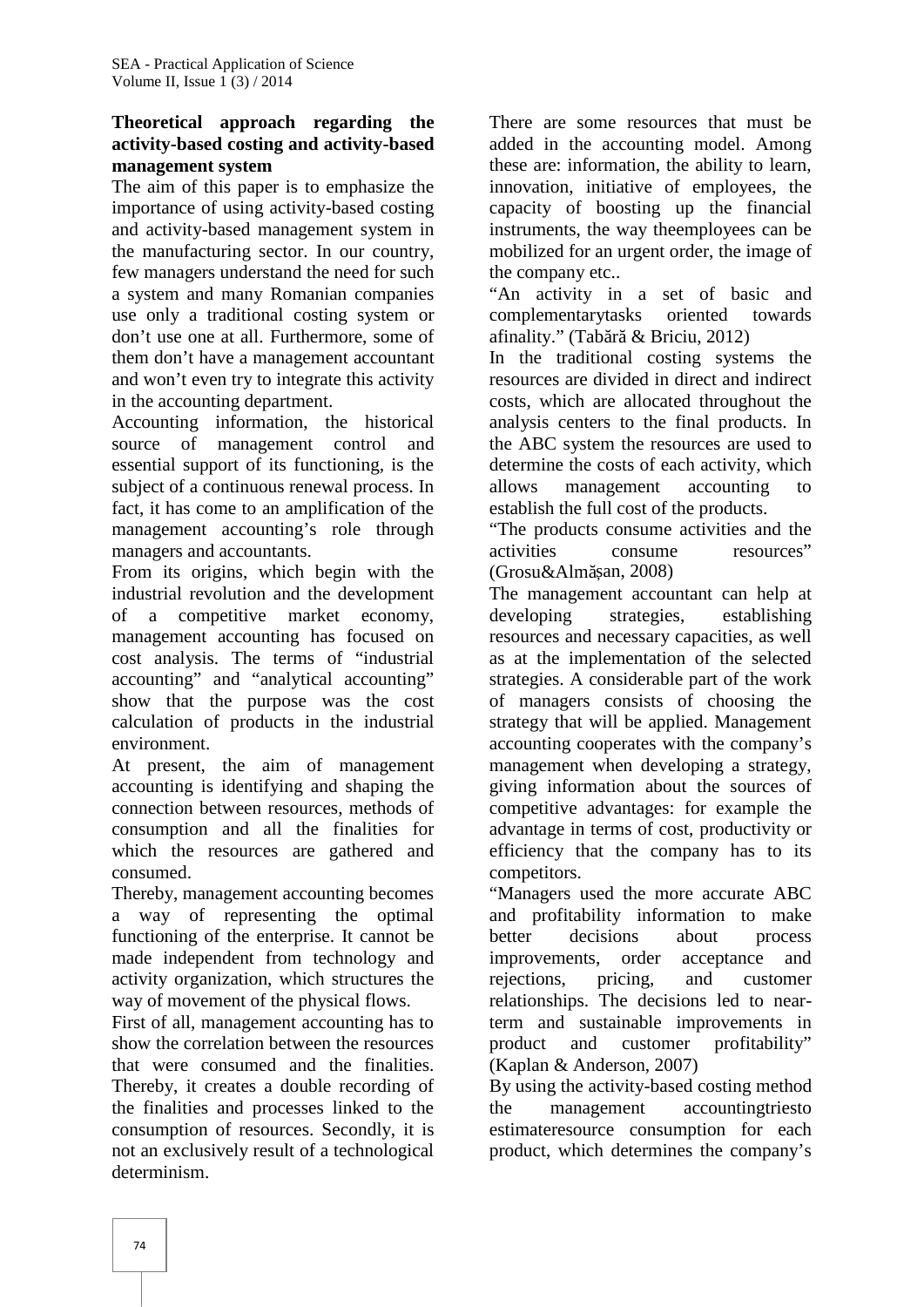managers to focus on redistribution or elimination of the excess of resources.

The utility of the activity-based costing and activity-based management system concerns decisions taken at a strategic and operational level.

The activity-based costing method is motivated by the belief that, traditional accounting information is not useful to managers, which are interested in evaluating the efficiency of decisions concerning the resources allocated in their company.

"In the past, management accounting reports have tended to concentrate on analysing profits by products. Increasing attention is now being given to analysing profits by costumers using an activity based costing approach. Customer profitability analysis provides important information that can be used to determine which classes of customers should be emphasized or de-emphasized and the price to charge for customers services." (Drury, 2008)

Activity-based costing is a new system of cost calculation absolutely necessary, a new way of thinking regarding costs. In most cases, the activity-based costing method must be implemented in addition to the traditional costing systems, which are essential for the purposes of management accounting.

"The thought leaders in cost management have begun to integrate the ABC/M data to support decision making. This involves predictive costing, not simply segmenting and tracing historical costs. Linkages of trade-offs between customer profitability and increases or decreases in shareholder value have been receiving intense scrutiny." (Cokins, 2001)

The objective of an activity-based costing and activity-based management system is to provide knowledge for managers and employees, not only basic data.

The study shows that the activity-based costing and activity-based management system helps managers to properly manage indirect costs (by activities) andunderstand

the profitability of products, distribution channels and customers. Therefore, it offers a powerful instrument for decision making.

#### **Case study regarding the activity-based costing system in the manufacturing sector**

PanRo is a Romanian company from the industrial sector. It's a bakery that manufactures and commercializes two types of products: bread and biscuits. The production is at a normal capacity.

The costing system used at this point is the one based on the orders the company has (job costing system) and it has a single working unit for the allocation of indirect costs. For the execution of the two jobs the following quantities are needed:

J1 : 18.000 kg of bread

J2 : 25.000 kg of biscuits

The company has the following costs: - raw materials - a total of 118.166,49 RON, of which:

J1: 23.018,40 RON

J2: 95.148,09 RON

- direct labor – 84.546 RON :

J1: 31.897 RON

J2: 52.649 RON

 $-$  rent  $-16.650$  RON

- indirect salaries – 44.451 RON

- other materials - 3.753,90 RON

- electricity, gas and water – 29.224,77 RON

- maintenance – 2.020,56 RON

- machinery deprecation – 10.997,50 RON

- other external costs – 59.082,34 RON

- packing – 16.300 RON

The price the company sells one kg of its products is 7,5 RON for bread and 12 RON for biscuits.

The full cost of the two products is determined as showed below:

1.The direct cost of the products is determined in Table no. 1, globally by summing up the costs with raw materials and direct labor for each job, and unitary by dividing the total direct costs to the manufactured quantities.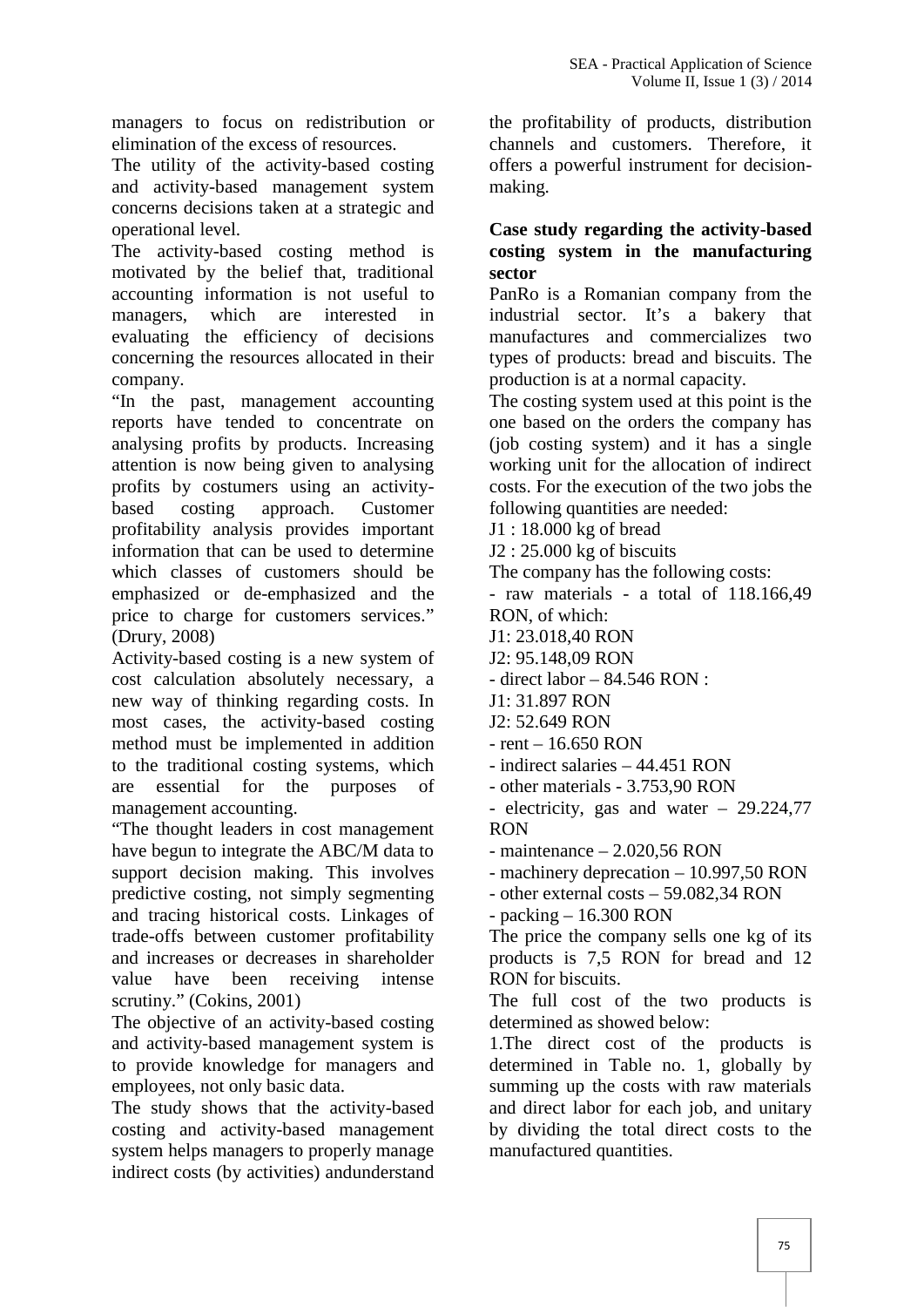2.Determining the working unit for the allocation of indirect costs:

The management chosen "direct labor hour" as the working unit. The company had 9.240 hours of direct labor, of which 2.688 hours for J1 and 6.552 hours for J2.

3.Determining the indirect cost for the working unit

The company had a total of 182.480,07 RON indirect costs in a single responsibility center. In this case the indirect costs per one hour are :

 $C_i$  = 182. 480,07 RON / 9.240 hours = 19,75 RON/hour

The indirect costs calculated for one hour of direct labor can be multiplied with the number of hours for each job. The global and unit values for the indirect cost as well as the full cost can be found in table no. 2.

The profit rate for each job is shown in Table no. 3 by calculating the difference between total revenues and full costs.

Here we can see that the job with the highest profit rate is J1 (bread), and that J2 (biscuits) has a minimum profit.

What would the full cost be if a ABC system is used?

1.The first step in ABC method is identifying the processes: supplying process, quality control process, manufacturing process, commercialization process, delivery process and managing process.

2.The second step is identifying the main activities regarding these processes:

- supplying process : preparation of internal orders (A1), stocking (A2), supplying (A3)

- quality control process : quality control (A4)

- manufacturing process : production launch (A5), manufacturing section 1 (A6), manufacturing section 2 (A7)

- commercialization and delivery process : packaging (A8), distribution (A9)

- managing process : administration (A10) 3.Calculating the direct costs:

The costs regarding packing will be included in the direct cost and must be directly allocated to the products in J2,

because only the delivery of biscuits requires this activity (Table no. 4). 4.Calculating the indirect costs The resources consumed by each activity (indirect costs) can be seen in Table no. 5. The cost drivers for each activity and the working units are specified in Table no. 6. In order to make the allocation we need the indirect costs in Table no. 5 and the cost drivers in Table no. 6. The allocation will be made as follows: A1) Allocation of the costs with the activity of preparation of internal orders:  $K_{A1} = 5.500/400 = 13,75$  $J1 = 100 * 13,75 = 1.375$  RON  $J2 = 300 * 13,75 = 4.125$  RON A2) Allocation of the costs with activity of stocking:  $K_{A2} = 7.100/1.900 = 3.74$  $J1 = 1.000 * 3,74 = 3.736,84$  RON  $J2 = 900 * 3,74 = 3.363,16 RON$ A3) Allocation of the costs with activity of supplying:  $K_{A3} = 7.500/500 = 15$  $J1 = 200 * 15 = 3.000$  RON  $J2 = 300 * 15 = 4.500$  RON A4) Allocation of the costs with activity of quality control:  $K_{A4}= 11.300/1.080 = 10.46$  $J1 = 720 * 10,46 = 7.533,33$  RON  $J2 = 360 * 10,46 = 3.766,67$  RON A5) Allocation of the costs with activity of production launch:  $K_{A5} = 8.000/43.000 = 0.19$  $J1 = 18.000 * 0,19 = 3.348,84$  RON  $J2 = 25.000 * 0,19 = 4.651,16 RON$ A6) Allocation of the costs with activity of manufacturing section 1:  $K_{A6} = 21.743,96/1.520 = 14,31$  $J1 = 800 * 14,31 = 11.444,19 RON$  $J2 = 720 * 14,31 = 10.299,77$  RON A7) Allocation of the costs with activity of manufacturing section 2:  $K<sub>A7</sub>= 24.779/1.420 = 17,45$  $J1 = 720 * 14.31 = 12.564$  RON  $J2 = 700 * 14,31 = 12.215$  RON A9) Allocation of the costs with activity of distribution:  $K_{A9} = 10.200/250 = 40,8$ 

 $J1 = 100 * 40,8 = 4.080$  RON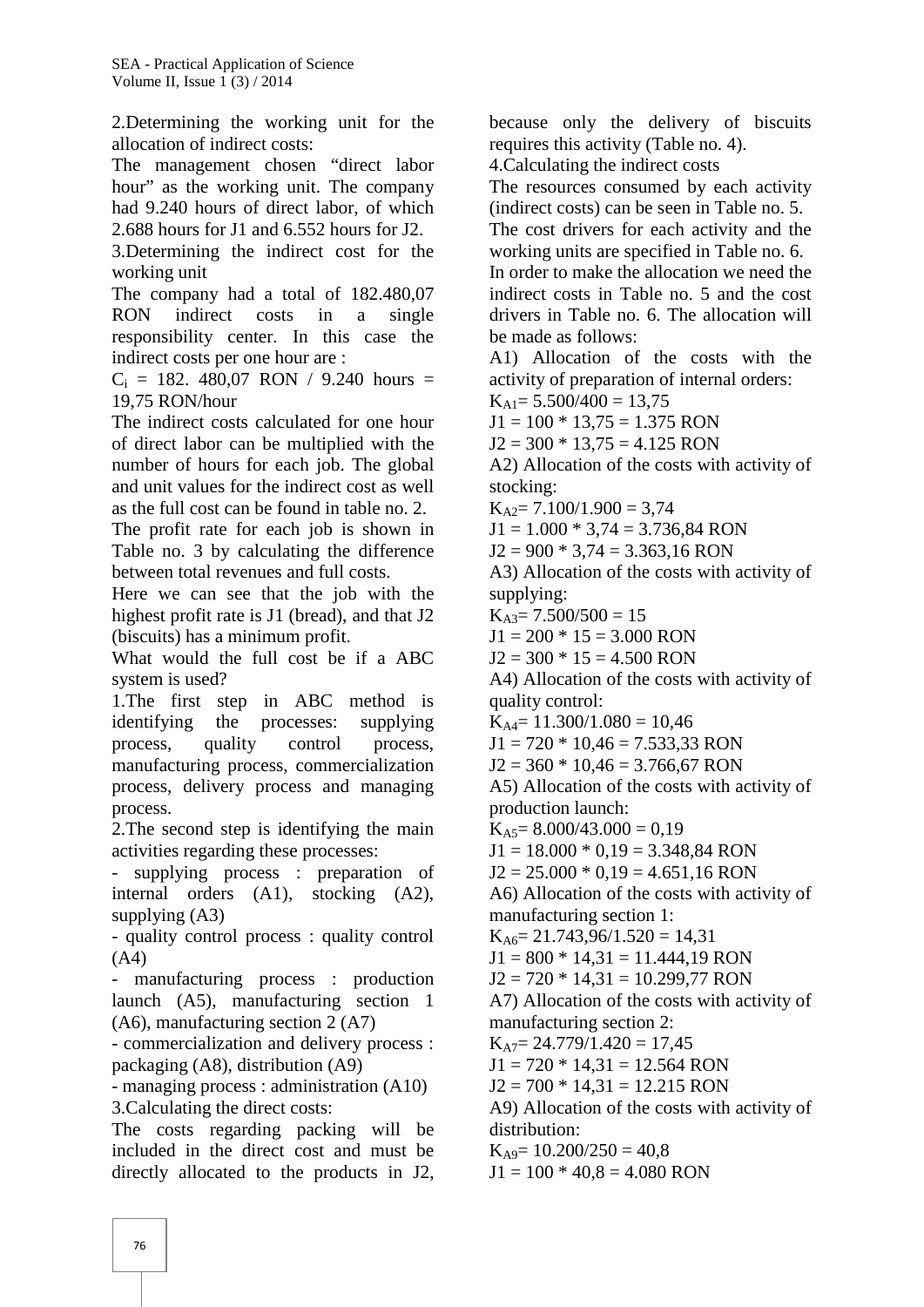$J2 = 150 * 40.8 = 6.120$  RON

A10) Allocation of the costs with activity of administration:

 $K_{A10}$  = 70.057,11/400 = 175,14

 $J1 = 100 * 175,14 = 17.514,28 RON$ 

 $J2 = 300 * 175,14 = 52.542,83 RON$ 

The full cost of the products determined using the ABC method is showed in Table no. 7.

The profit rate for each job is shown in Table no. 8.

According to the new calculation the profitability of the two products is almost the same.

#### **Conclusions**

This case study is a small example of how the activity-based costing and activity based management system can be used in the manufacturing sector.

Determining the full cost for a company's products requires at first to establish the process and the activities in which the resources are consumed. Each activity will have a cost driver which is used to allocate Contabilitate the indirect costs. The full cost calculation using the activity based-costing system reveals a different value that the one determined using a traditional costing system. This can lead to underestimating or overestimating the cost of the company's products.

The activity-based costing and activity based management system is meant to provide the correct information for strategic and operational management. If the allocation of indirect costs isn't exact and the full cost of the products is distorted, the decision-making process may be seriously affected.

In conclusion, the activity-based costing and activity-based management system is a new costing system that must be used in the manufacturing sector in order to help managers in the decision-making process, butit ishighlyrecommendedto use a traditional cost calculation system that serves the other purposes of financial and management accounting.

#### **Reference list**

[1]Cokins, G. (Ed.).(2001). *Activity based cost management. An Executive's guide*. New York: John Wiley & Sons Inc..

[2]Drury, C. (Ed.).(2008). *Management and cost accounting,* (7th ed.). London: Cengage Learning.

[3]Grosu, C., &Alm an, A. (Eds.). (2008). *Contabilitate de gestiune*[Management accounting]. Timi oara: Mirton.

[4]Kaplan, R. S., & Anderson, S. R. (Eds.). (2007). *Time-Driven Activity-Based Costing: a simpler and more powerful path to higher profits*. Boston: Harvard Business School Publishing.

[5]Tab r , N., &Briciu, S. (Eds.). (2012). *Actualități și perspective în contabilitate și control de gestiune*[New approaches and perspectives in accounting and control management]. Ia  $i$ : Tipo Moldova.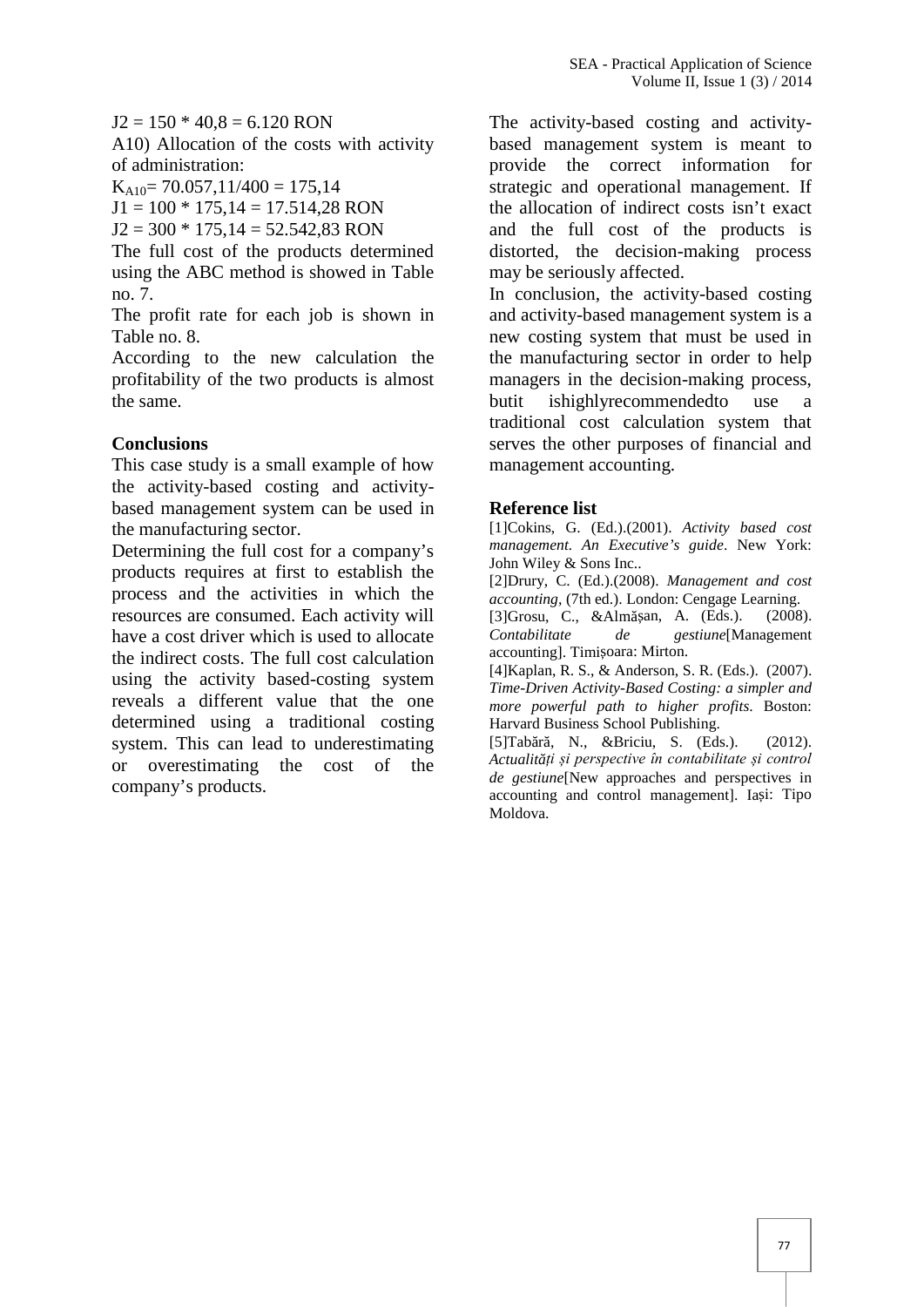## Table No. 1

|  |  | The direct cost of the products |  |
|--|--|---------------------------------|--|
|--|--|---------------------------------|--|

|                      | <b>TOTAL</b>         | J1(18.000 kg) |      | J2(25.000 kg) |      |
|----------------------|----------------------|---------------|------|---------------|------|
|                      |                      | global        | unit | global        | unit |
| <b>Raw materials</b> | 118.166,49 23.018,40 |               | 1,28 | 95.148,09     | 3,81 |
| <b>Direct labor</b>  | 84.546               | 31.897        | 1,77 | 52.649        | 2,11 |
| <b>Total direct</b>  | 202.712,49 54.915,40 |               | 3,05 | 147.797,09    | 5,92 |
| <b>costs</b>         |                      |               |      |               |      |

# Table No. 2

#### *The full cost of the products*

|                                     | <b>TOTAL</b>          | J1(18.000 kg) |      | J2(25.000 kg) |       |
|-------------------------------------|-----------------------|---------------|------|---------------|-------|
|                                     |                       | global        | unit | global        | unit  |
| <b>Total direct</b><br><b>costs</b> | 202.712,49 54.915,40  |               | 3,05 | 147.797,09    | 5,91  |
| <b>Allocated</b><br>indirect costs  | 182.480,07            | 53.085,11     | 2.95 | 129.394,96    | 5,18  |
| <b>Full cost</b>                    | 385.192,56 108.000,51 |               | 6,00 | 277.192,05    | 11,09 |

## Table No. 3

## *The profit rate of the products*

|                       | <b>TOTAL</b> | J1(18.000 kg) |      |            | J2(25.000 kg) |
|-----------------------|--------------|---------------|------|------------|---------------|
|                       |              | global        | unit | global     | unit          |
| <b>Total revenues</b> | 435.000      | 135.000       | 7,5  | 300.000    | 12            |
| <b>Full cost</b>      | 385.192,56   | 108.000,51    | 6,00 | 277.192,05 | 11,09         |
| <b>Profit</b>         | 49.807,44    | 26.999,49     |      | 22.807,95  | 0.91          |
| <b>Profit rate</b>    | 11,45        | 20,00         |      |            | 7,60          |

## Table No. 4

#### *The direct cost of the products*

|                      | <b>TOTAL</b> | J1(18.000 kg) |      | J2(25.000 kg) |      |
|----------------------|--------------|---------------|------|---------------|------|
|                      |              | global        | unit | global        | unit |
| <b>Raw materials</b> | 118.166,49   | 23.018,40     | 1,28 | 95.148,09     | 3,81 |
| <b>Direct labor</b>  | 84.546       | 31.897        | 1,77 | 52.649        | 2,11 |
| Packing (A8)         | 16.300       |               |      | 16.300        | 0,65 |
| <b>Total direct</b>  | 219.012,49   | 54.915,40     | 3,05 | 164.097,09    | 6,57 |
| costs                |              |               |      |               |      |

## Table No. 5

| Activ. Rent    |       | salary | Indir. Other<br>mater. | Electric., Maint.<br>gas and<br>water |                | <b>Machin.</b> Other<br>deprec. | external<br>costs | <b>Total</b> |
|----------------|-------|--------|------------------------|---------------------------------------|----------------|---------------------------------|-------------------|--------------|
| ${\bf A1}$     | 1.000 | 4.000  |                        | 500                                   |                |                                 |                   | 5.500        |
| A2             | 2.000 | 4.000  | 100                    | 1.000                                 |                |                                 |                   | 7.100        |
| A3             | 2.000 | 5.000  |                        | 500                                   |                |                                 |                   | 7.500        |
| A <sub>4</sub> | 1.000 | 7.000  | 300                    | 3.000                                 |                |                                 |                   | 11.300       |
| A <sub>5</sub> | 1.000 | 5.000  |                        | 2.000                                 |                |                                 |                   | 8.000        |
| A6             | 3.500 | 2.250  | 2.043,4                | 10.000                                | 1.000,56 2.950 |                                 |                   | 21.743,96    |